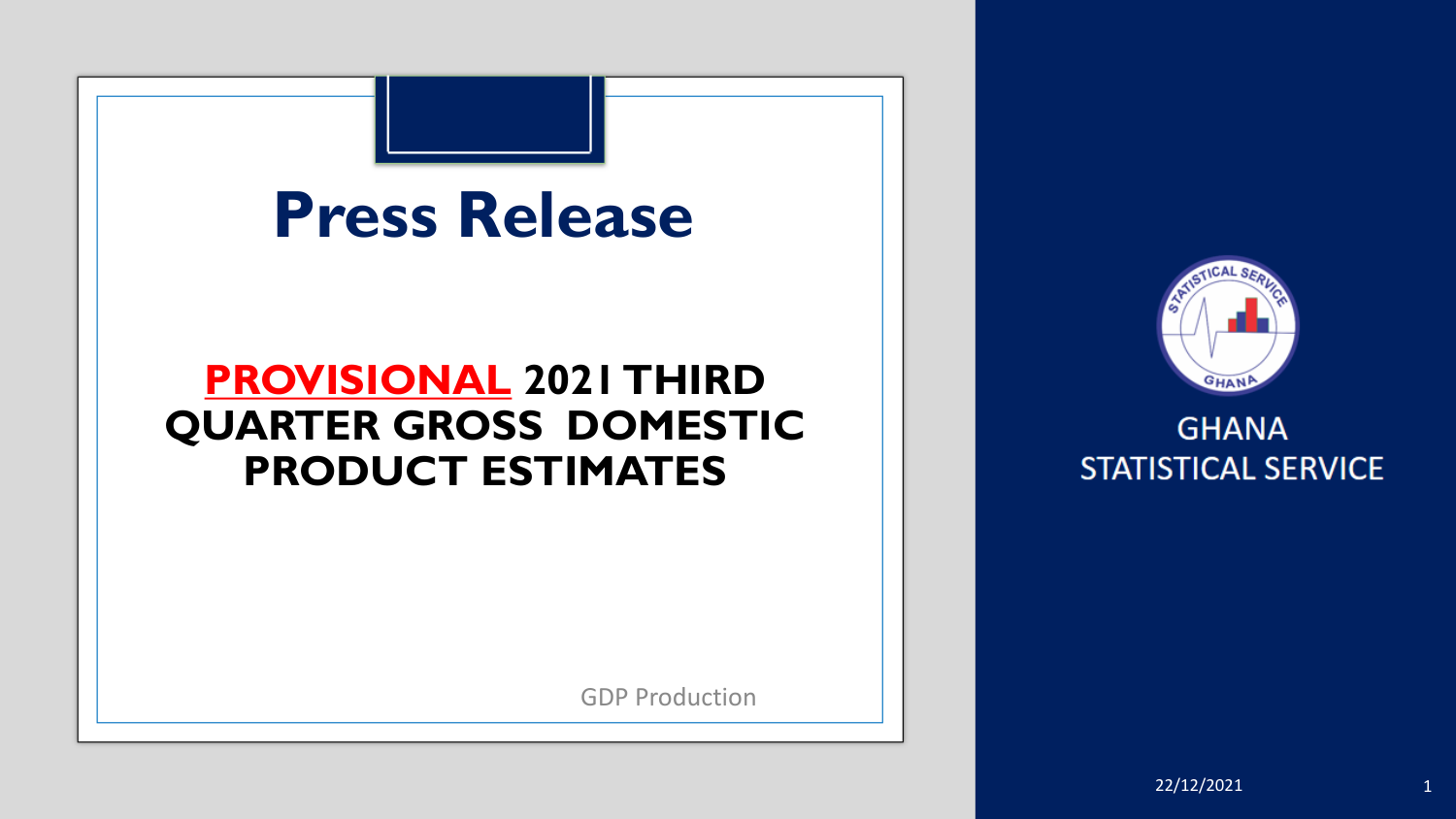### IN THIS RELEASE, we present…

- Definitions and Concepts
- Data Compilation and Estimation
- Provisional GDP Estimates for the Third Quarter of 2021
- Highlights of the Release



GDP Production 22/12/2021 2

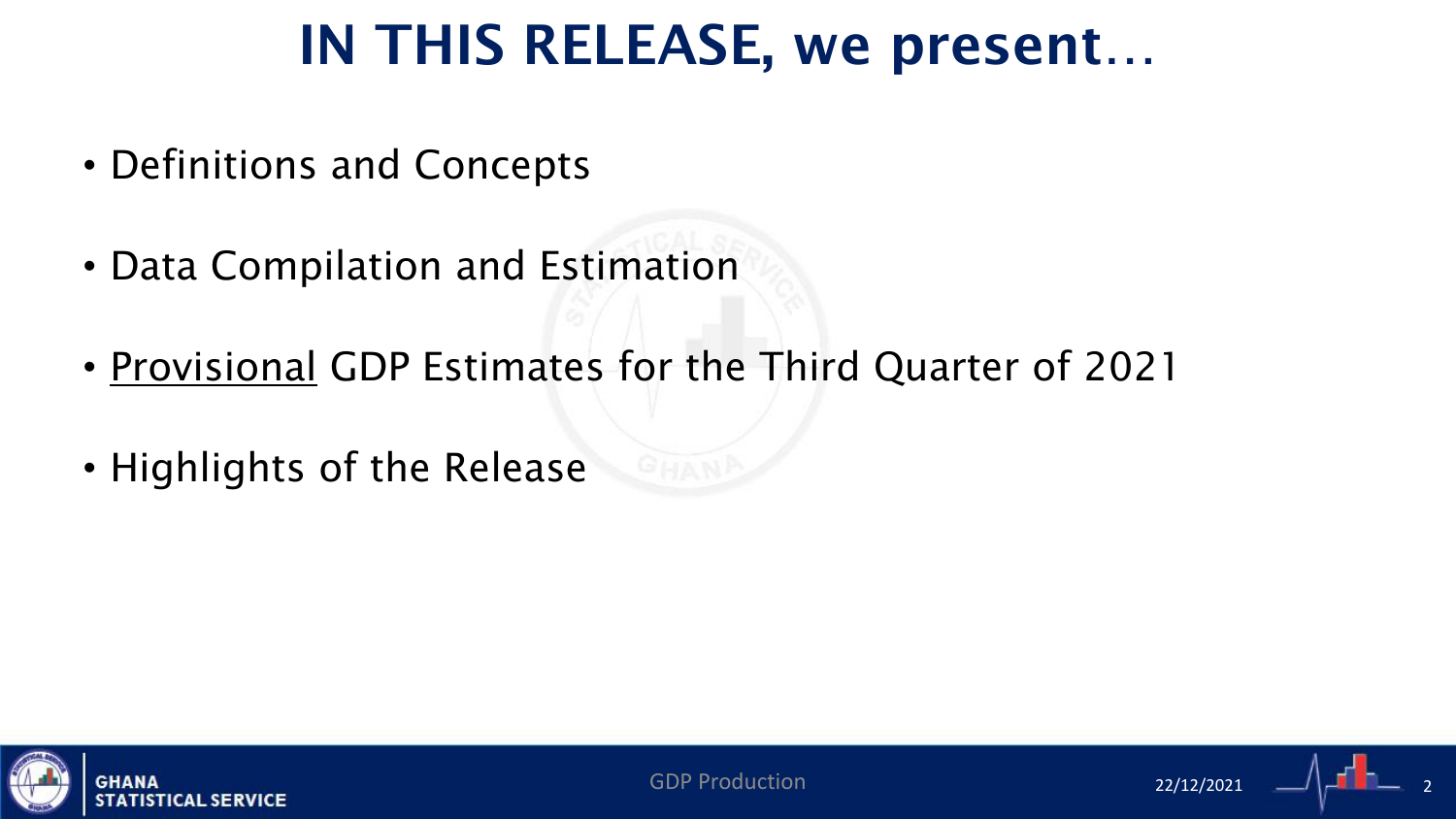## GDP Definitions and Concepts

The Gross Domestic Product (GDP) measures the value of final goods and services produced in the country.

- Three approaches to measuring GDP Production, Expenditure and Income
- In Ghana two approaches are used:
	- Production approach-estimated as sum of gross value added from all sectors
		- Annual and quarterly estimates produced
	- Expenditure approach- estimated as sum of expenditure on final goods and services
		- Annual estimates produced



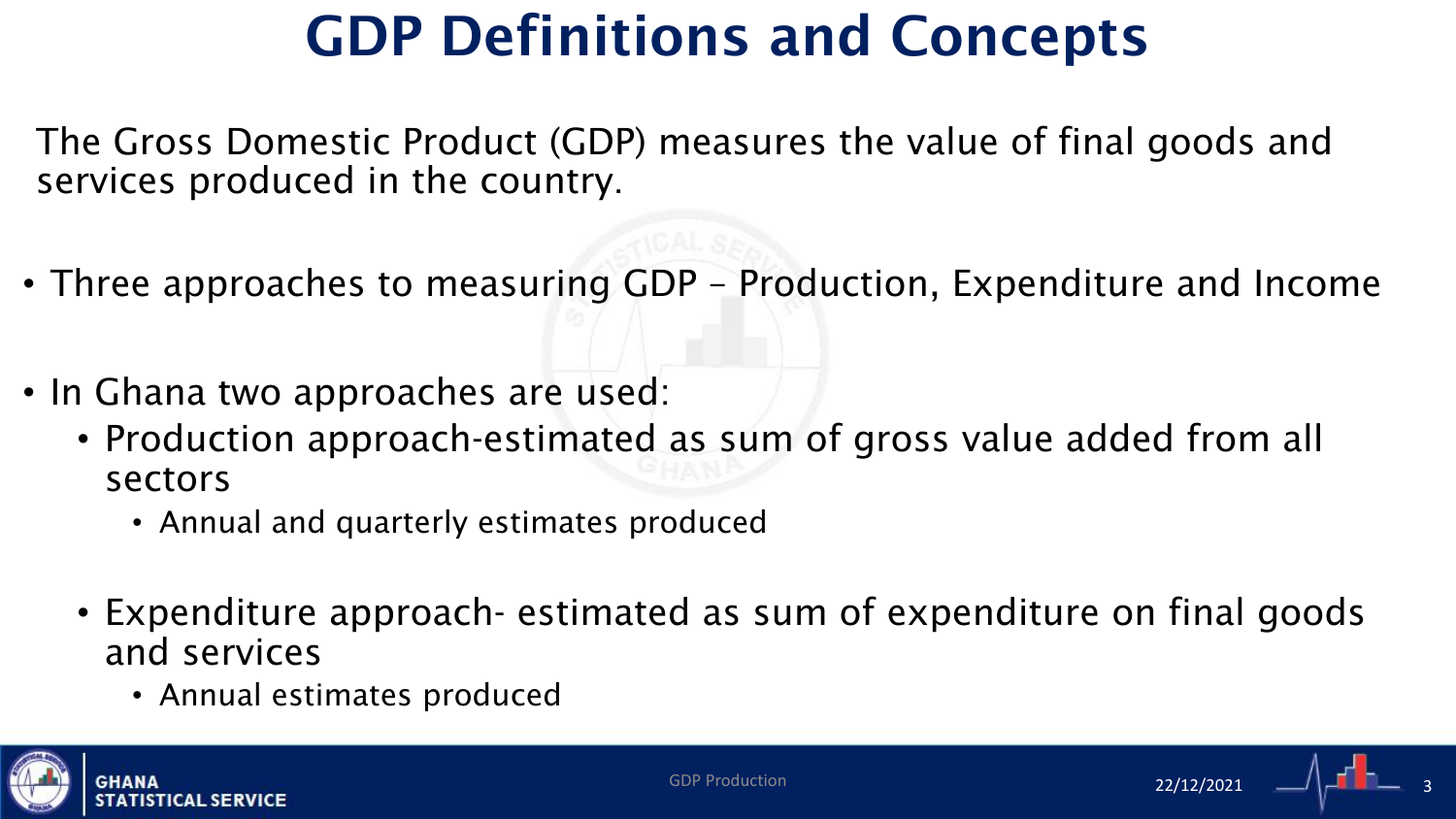### Data Sources for Agriculture & Industry Sectors

| No.            | <b>Agriculture</b>          | <b>Sources of Data</b>                                 |
|----------------|-----------------------------|--------------------------------------------------------|
| $\mathbf 1$    | Crops                       | Ministry of Food and Agriculture                       |
| $\overline{2}$ | o/w Cocoa                   | <b>COCOBOD</b>                                         |
| 3              | Livestock                   | Ministry of Food and Agriculture                       |
| 4              | Forestry & Logging          | <b>Forestry Commission</b>                             |
| 5              | <b>Fishing</b>              | <b>Fishery Commission</b>                              |
| No.            | <b>Industry</b>             | <b>Sources of Data</b>                                 |
| $\mathbf 1$    | <b>Mining and Quarrying</b> | <b>Minerals Commission</b>                             |
| $\overline{2}$ | o/w Oil and Gas             | <b>Ghana National Petroleum Commission</b>             |
| $\overline{3}$ | Manufacturing               | <b>VAT-Ghana Revenue Authority</b>                     |
| 4              | Electricity                 | <b>Volta River Authority, ECG, GRIDCO</b>              |
| 5              | Water & Sewerage            | <b>Ghana Water Company</b>                             |
| 6              | Construction                | <b>Cement Producing Factories and Import of Cement</b> |



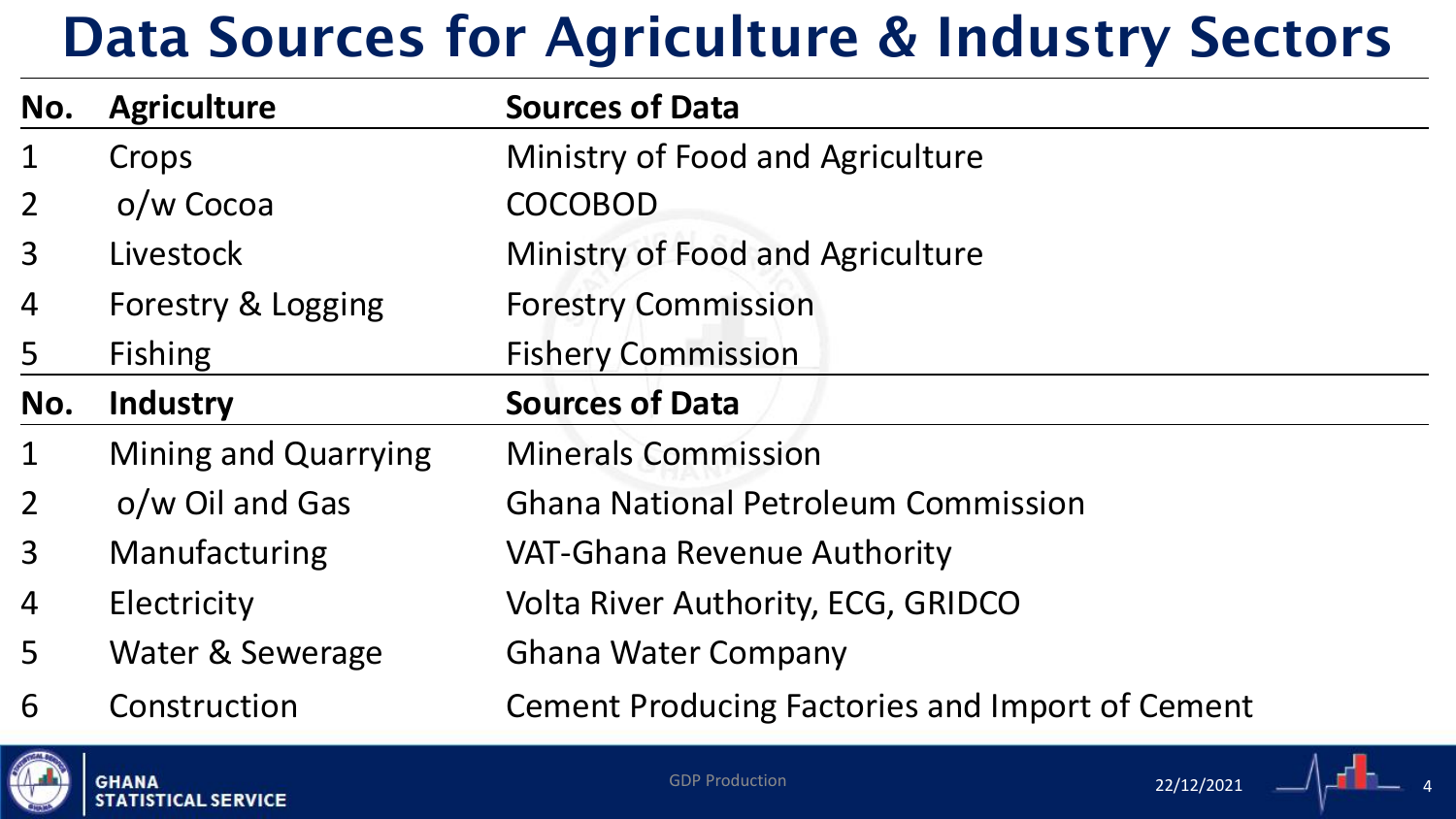### Data Sources for Services Sector

|                | <b>No. Services</b>                                         | <b>Sources of Data</b>                            |
|----------------|-------------------------------------------------------------|---------------------------------------------------|
| $\mathbf 1$    | Trade, Repair of Vehicles, Household Goods                  | <b>VAT-Ghana Revenue Authority</b>                |
| $\overline{2}$ | <b>Hotels and Restaurants</b>                               | <b>VAT-Ghana Revenue Authority</b>                |
| 3              | <b>Transport &amp; Storage</b>                              | <b>VAT-Ghana Revenue Authority</b>                |
| 4              | <b>Real Estate</b>                                          | <b>VAT-Ghana Revenue Authority</b>                |
| 5              | Professional, Admin.& Support Services                      | <b>VAT-Ghana Revenue Authority</b>                |
| 6              | <b>Other Personal Service Activities</b>                    | <b>VAT-Ghana Revenue Authority</b>                |
| $\overline{7}$ | <b>Public Administration, Defense &amp; Social Security</b> | <b>Ministry of Finance</b>                        |
| 8              | Education                                                   | Ministry of Finance & Controller and              |
|                |                                                             | <b>Accountant General Department</b>              |
| 9              | <b>Health &amp; Social Work</b>                             | Ministry of Finance & Controller and              |
|                |                                                             | <b>Accountant General Department</b>              |
| 10             | <b>Information &amp; Communication</b>                      | <b>National Communication Authority &amp; Vat</b> |
| 11             | <b>Financial &amp; Insurance Activities</b>                 | <b>Bank of Ghana</b>                              |
|                |                                                             |                                                   |



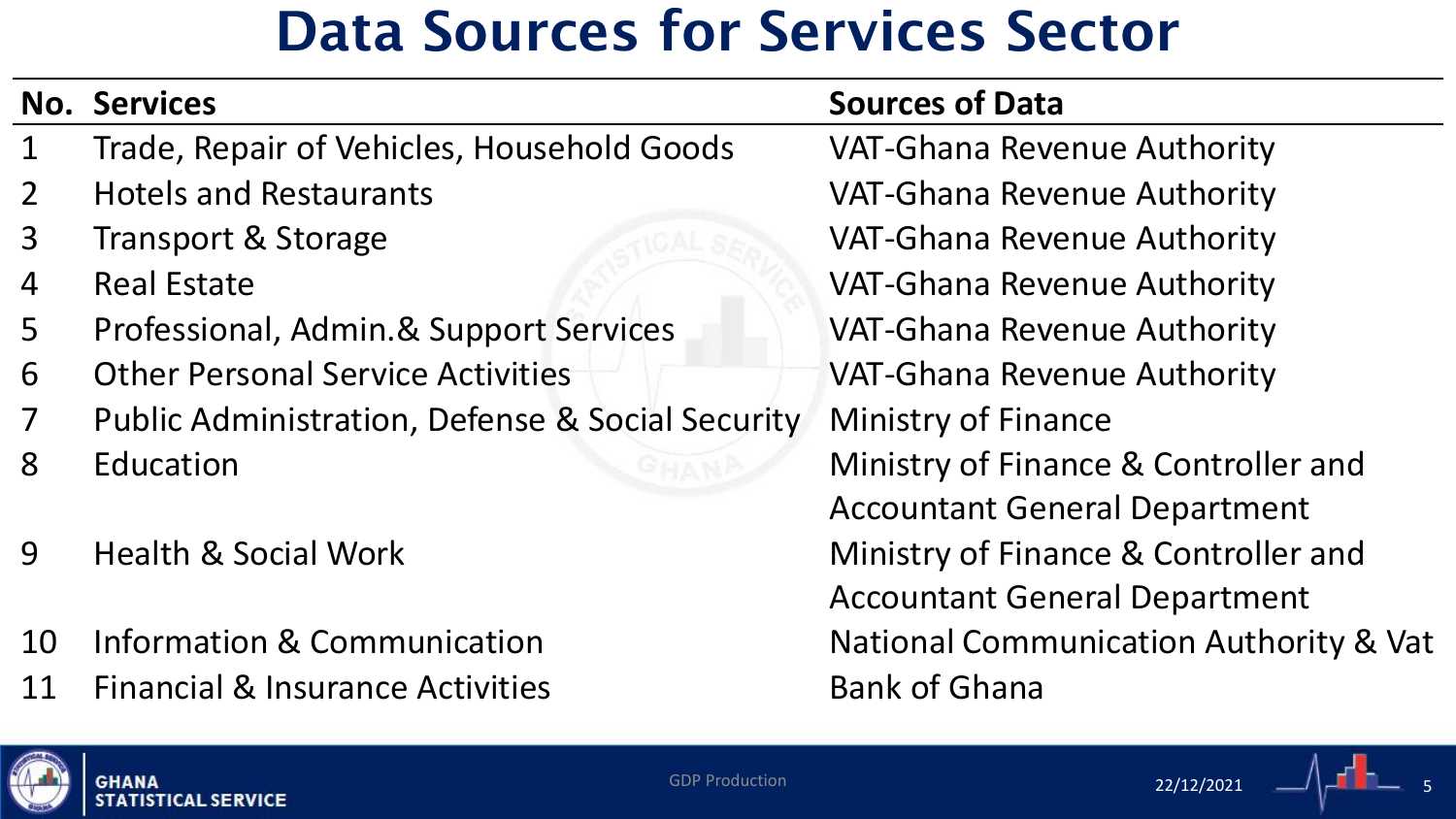## Data Compilation and Estimation

### The estimation of the GDP is done in stages depending on data availability:

- Progressively designated as provisional, revised and final.
- In this release, GDP is computed from a 'single time' perspective
	- Quarterly GDP which measures the value of final goods and services within a period of three months.
- Computational variations and adjustment are also made for the following:
	- Oil and Non-Oil
	- Basic Prices and Purchaser's Value
	- Current and Constant Prices
	- Quarter-on-quarter and Year-on-Year
	- Seasonality

### The rebased GDP estimates for 2020Q1 to 2021Q2 have been further revised





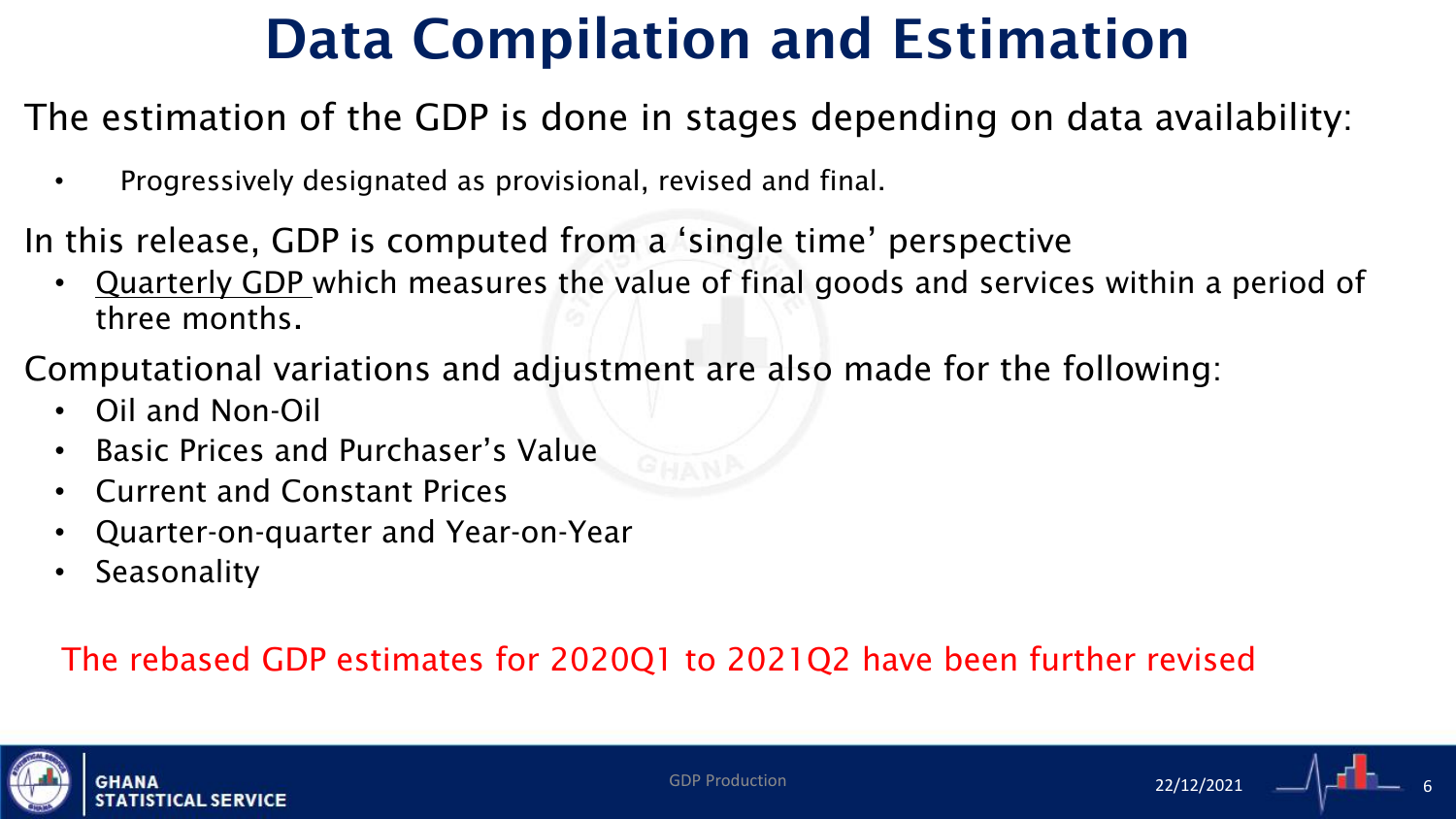# PROVISIONAL GDP ESTIMATES FOR July to September 2021 with 2013 as the base year



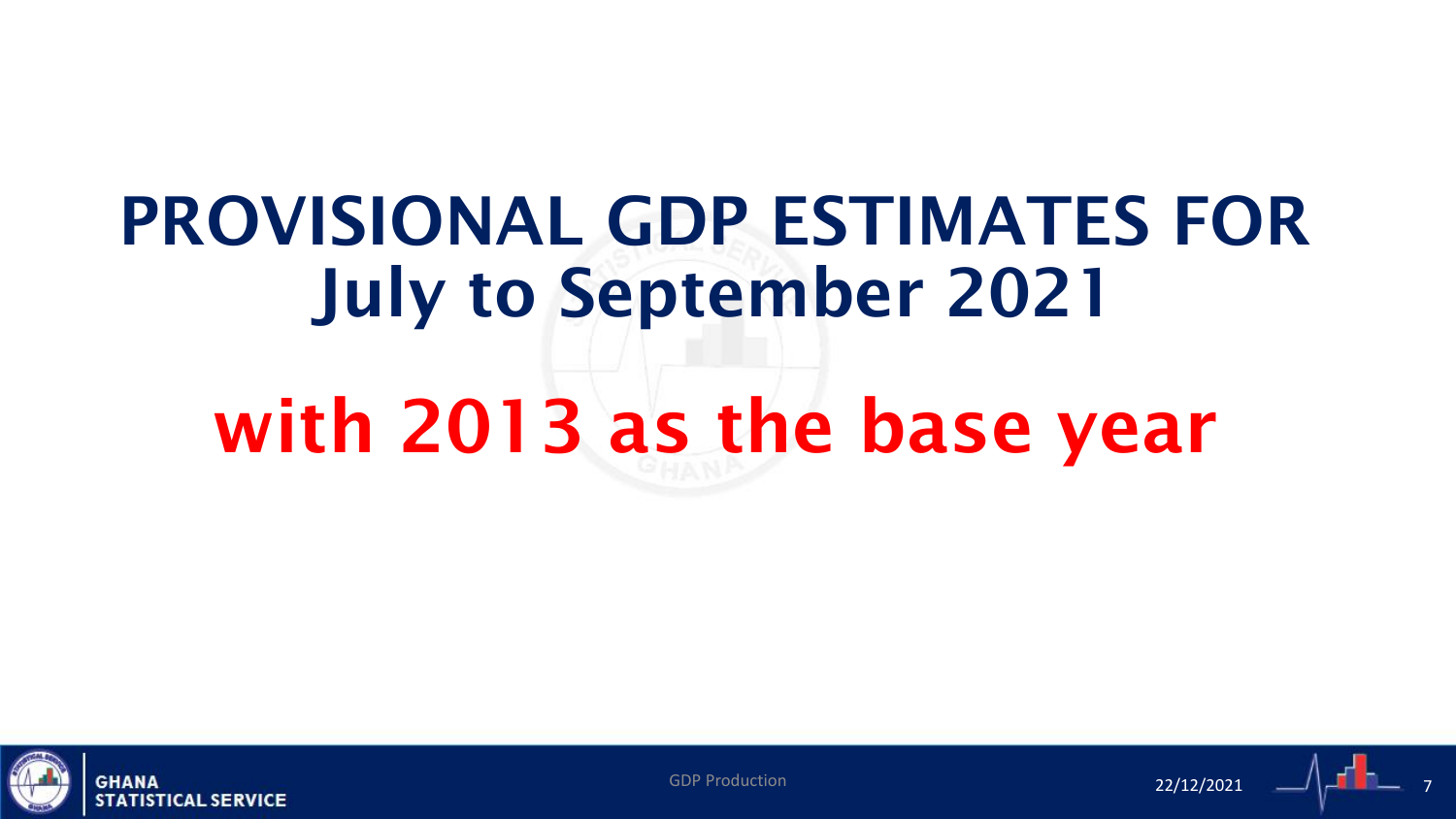### Provisional 2021Q3 GDP at Current Prices (Oil & Non-Oil)



**GHANA STATISTICAL SERVICE** 

■ Current GDP (Oil) ■ Current GDP (Non-Oil)

GDP Production  $\begin{array}{cccccccccc} 8 & 22/12/2021 & 22/12/2021 & 8 \end{array}$ 22/12/2021

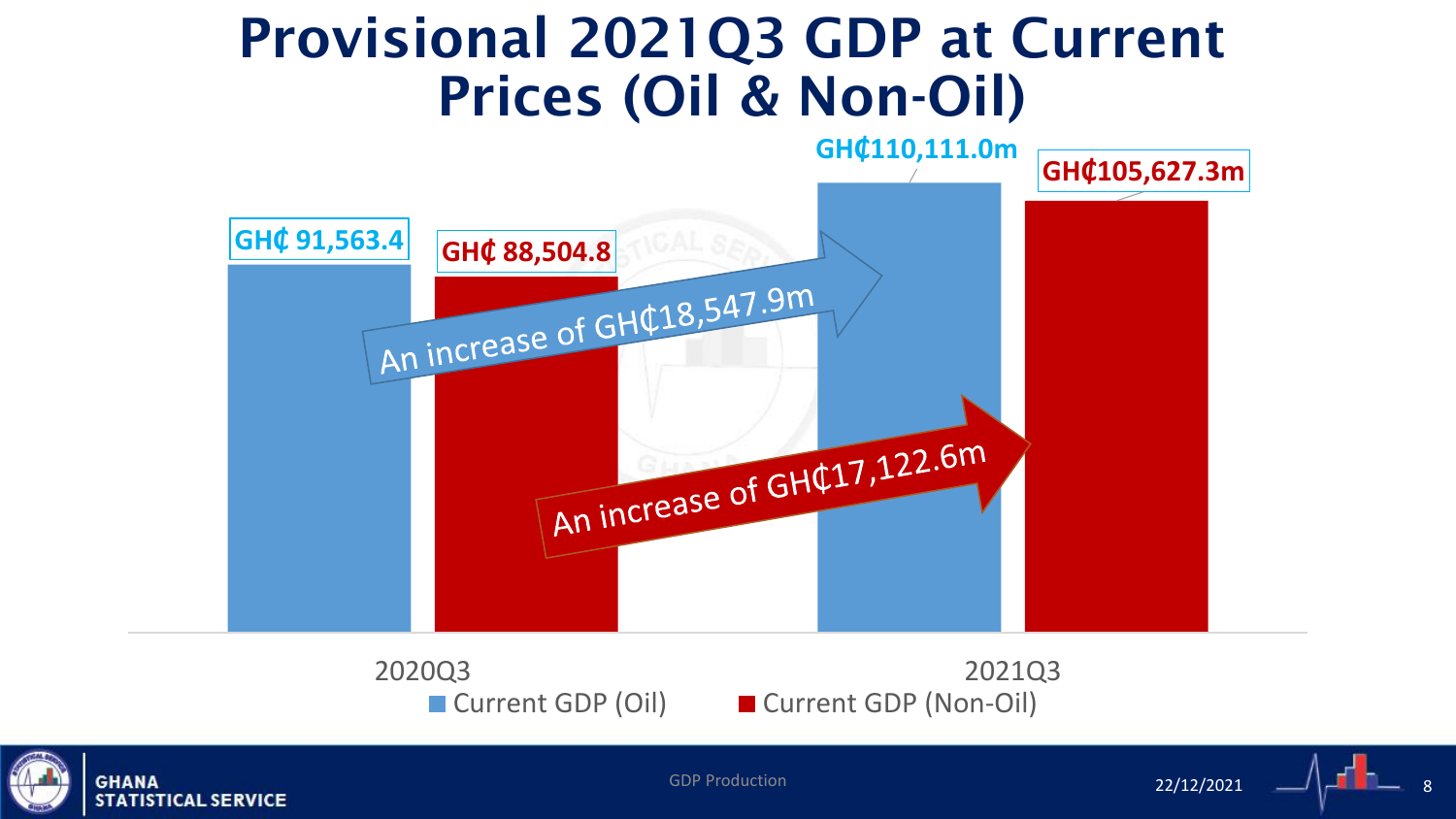### Sectoral Distribution of 2021Q3 GDP Estimate (Incl. Oil)

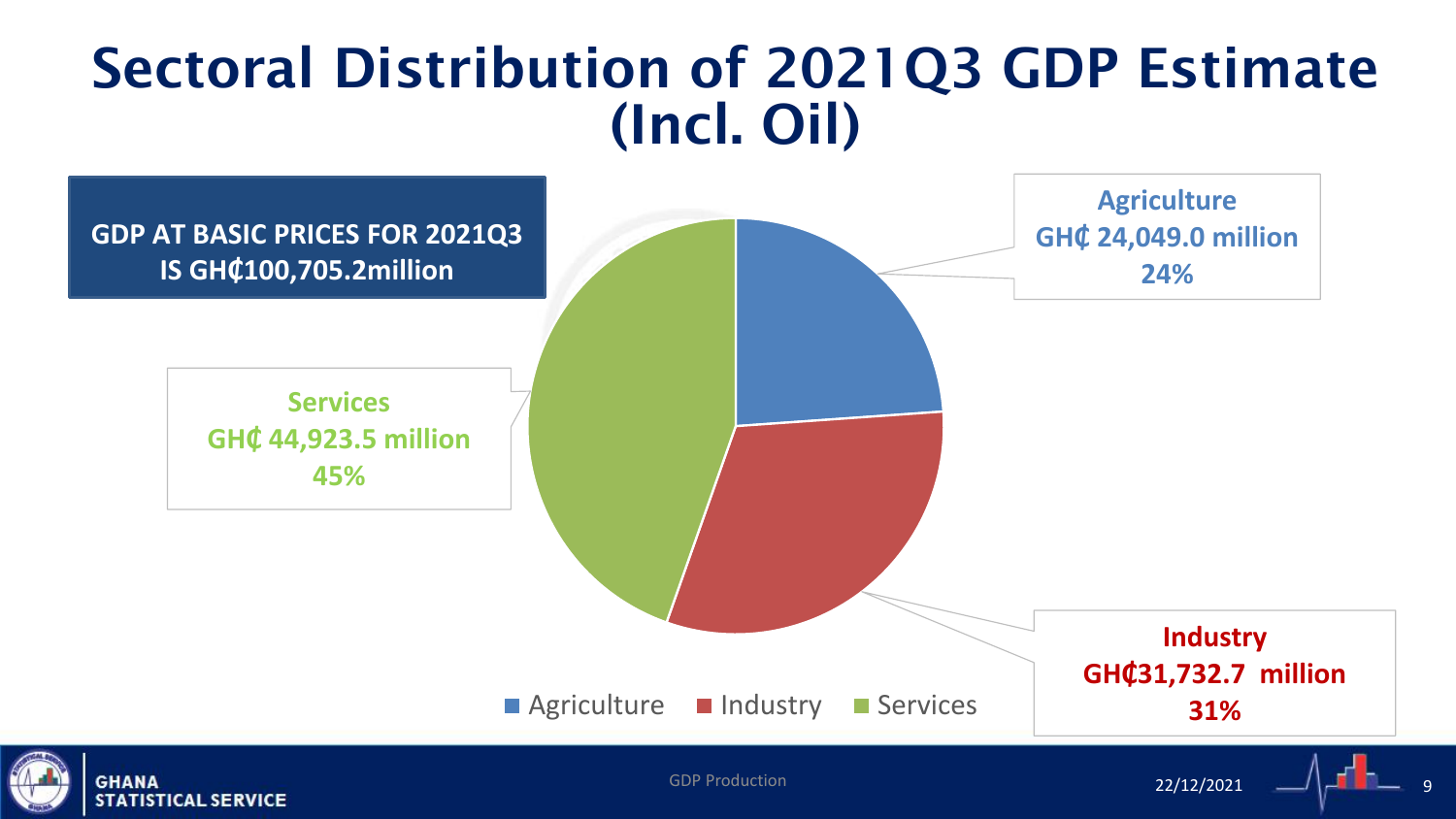### Provisional 2021Q3 GDP at Constant 2013 Prices (Oil & Non-oil)



Oil GDP Non Oil GDP



GDP Production  $22/12/2021$   $\longrightarrow$   $\begin{bmatrix} 1 & 1 & 1 \end{bmatrix}$ 22/12/2021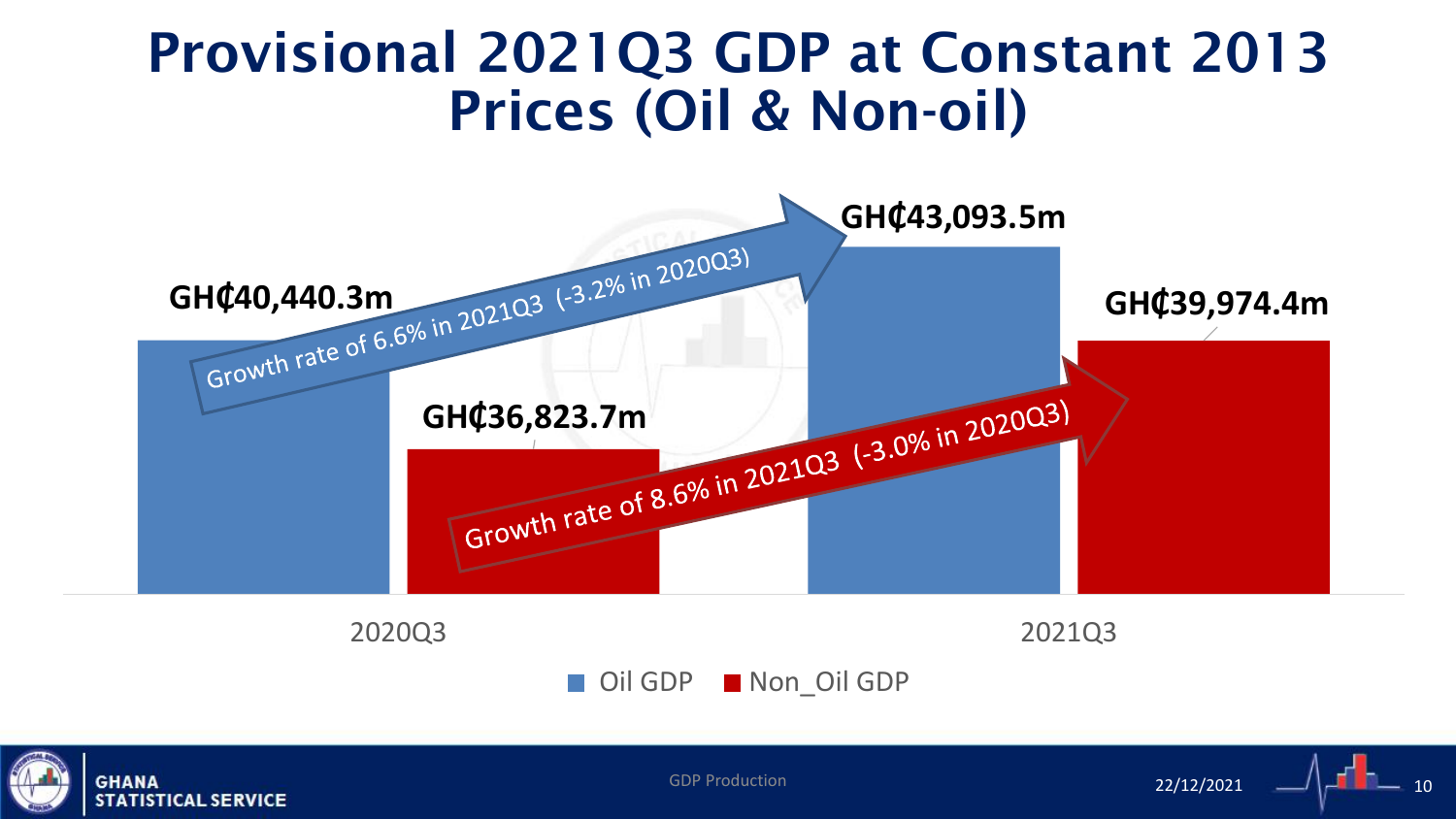### Real GDP Growth Rate 2019Q3 to 2021Q3





GDP Production  $22/12/2021$   $-11$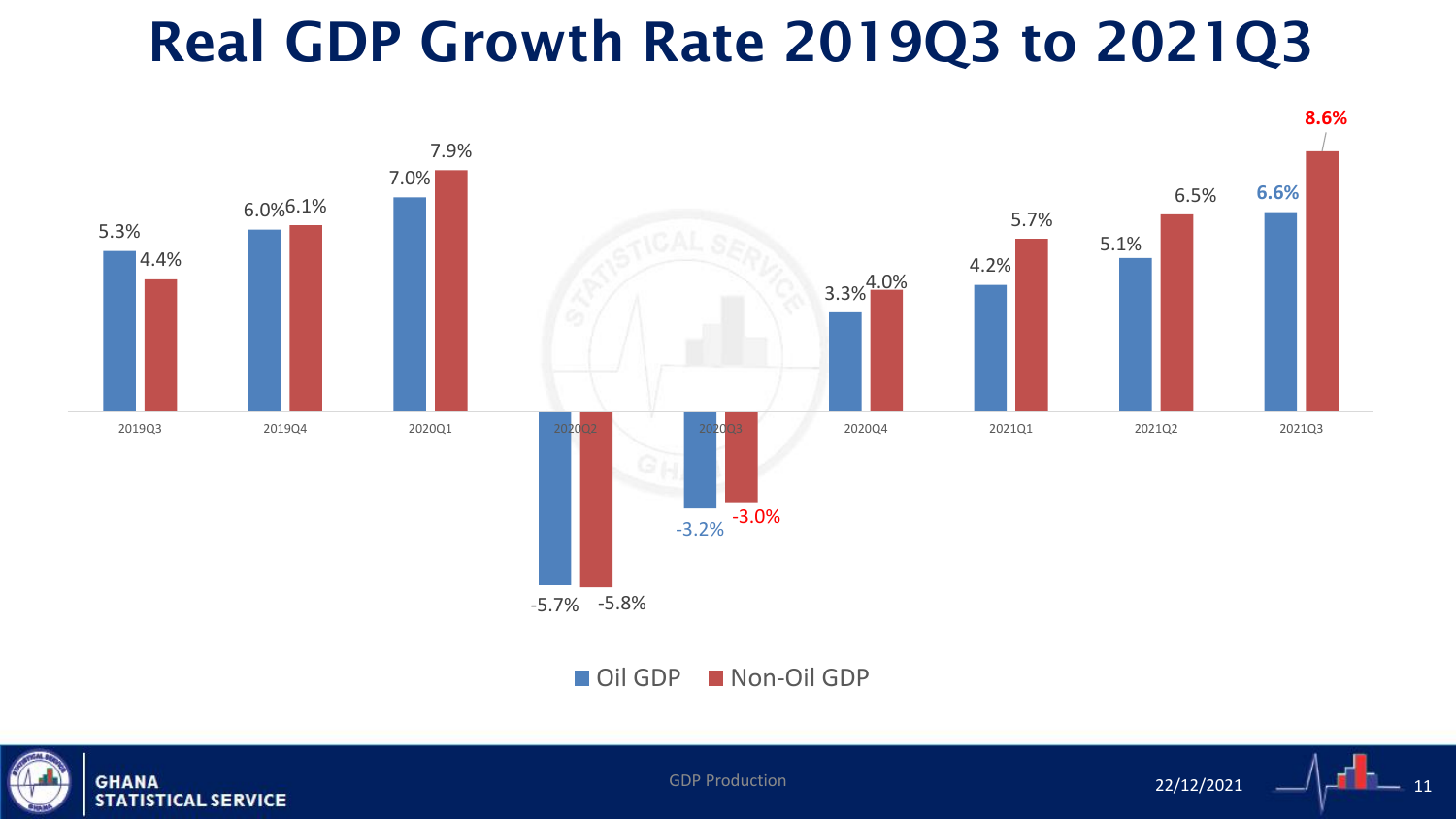### 2021Q3 growth rate compared with average quarterly growth rate for the period 2014Q1 to 2021Q3



■ Average Real GDP growth 2014Q1-2021Q3 ■ Real GDP growth 2021Q3



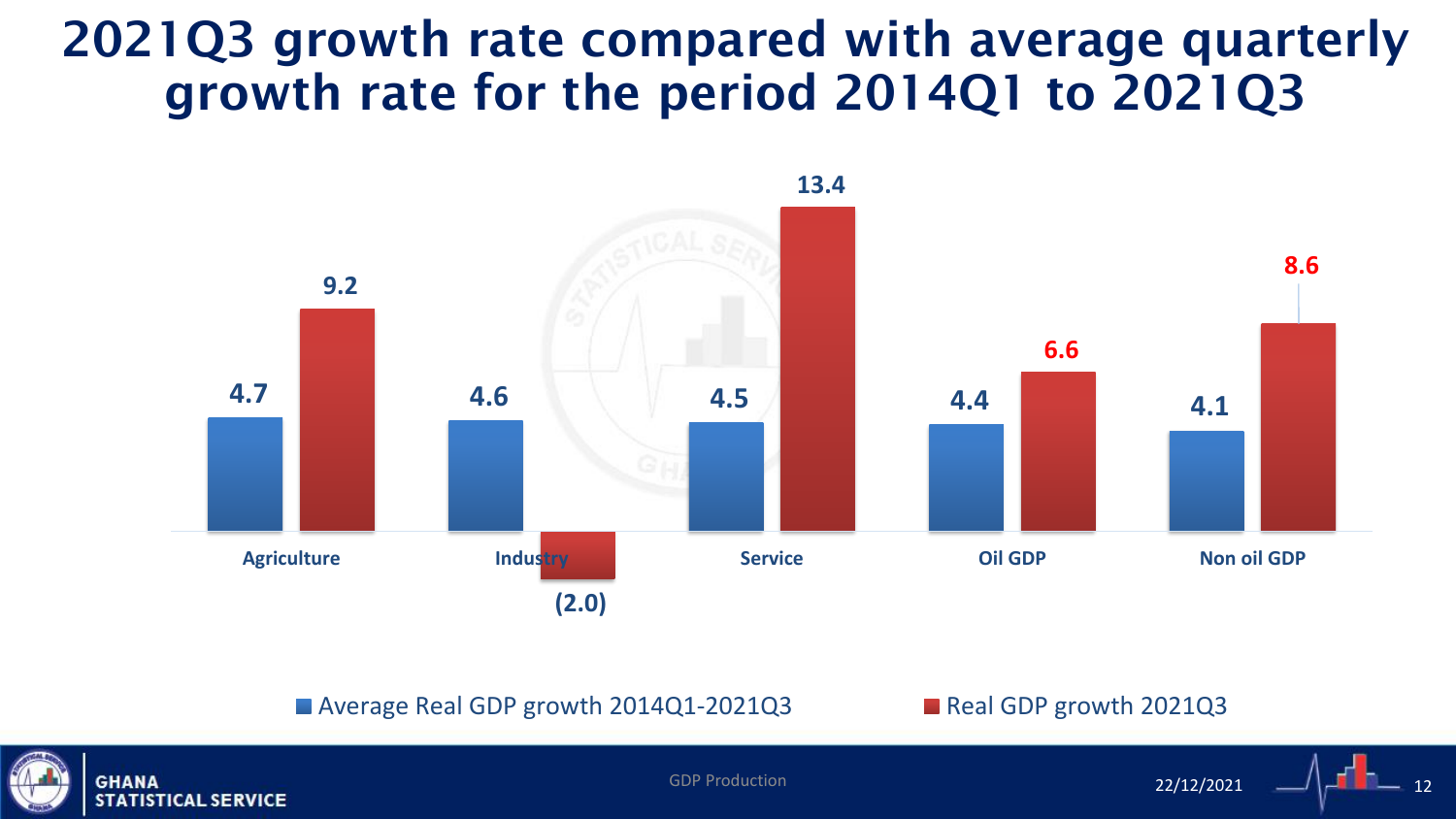### Quarter-on-Quarter GDP Growth Rates (Seasonally Adjusted)

• The quarter-on-quarter seasonally adjusted GDP growth rate for the 3rd quarter of 2021 was 1.6%. This means that the value of goods and services produced in the 3rd quarter of 2021 grew by 1.6% over the value recorded in the 2nd quarter of 2021.

|         | Seasonally adjusted real GDP |             |  |  |  |
|---------|------------------------------|-------------|--|--|--|
| Quarter | GDP estimate (GH¢ million)   | Growth rate |  |  |  |
| 2020Q3  | 41,151.4                     | $-0.8$      |  |  |  |
| 2020Q4  | 41,498.2                     | 0.8         |  |  |  |
| 2021Q1  | 41,956.8                     | 1.1         |  |  |  |
| 2021Q2  | 42,432.9                     | 1.2         |  |  |  |
| 2021Q3  | 43,096.2                     | 1.6         |  |  |  |



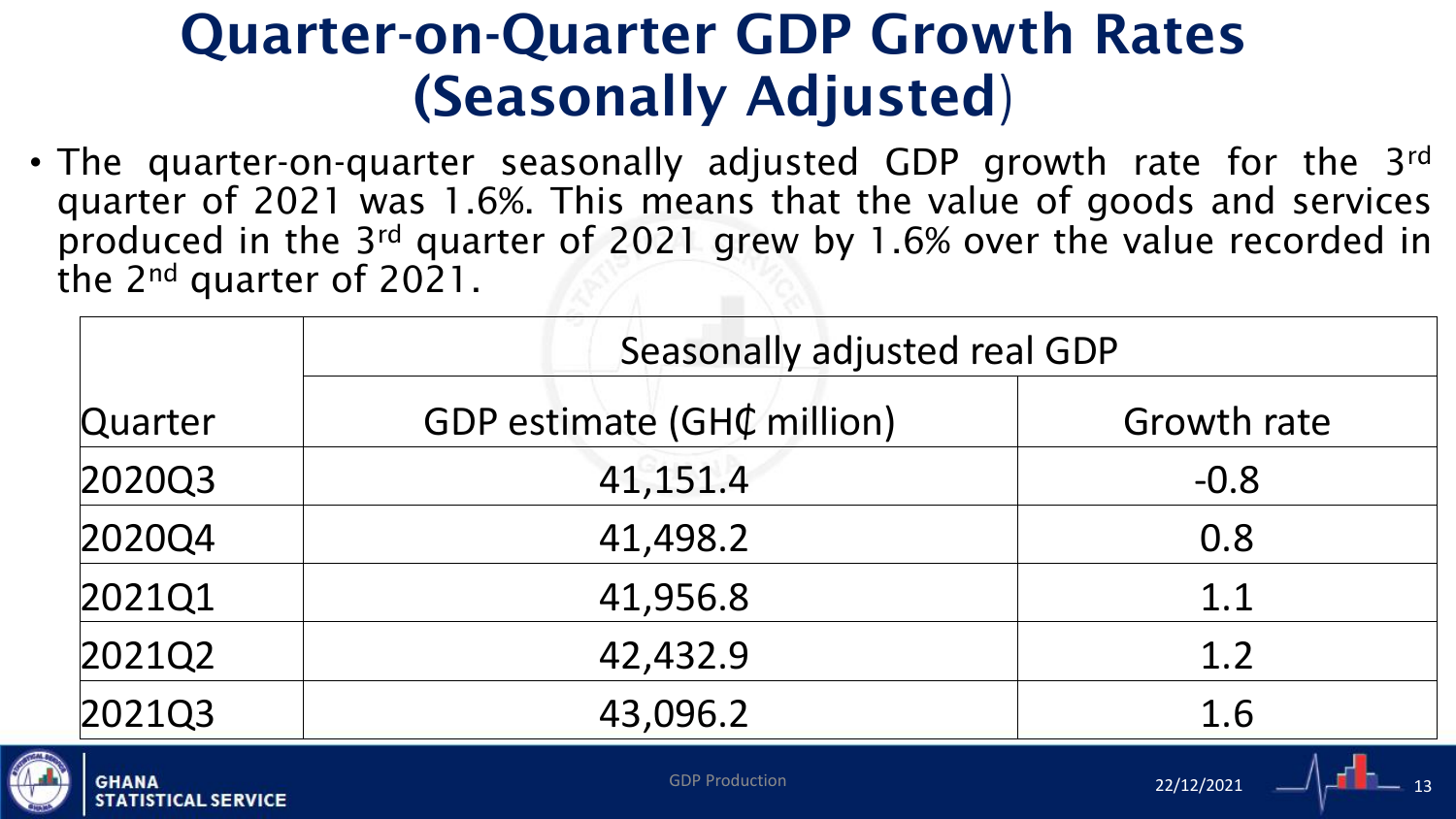# Quarterly GDP for the Agriculture Sector

- The year-on-year quarterly GDP growth rate for Agriculture was 9.2% for the third quarter of 2021.
- The Fishing sub-sector recorded the highest year-on-year growth rate of 14.3 % while the Forestry & Logging sub-sector recorded the lowest rate of 2.7%.

|                                            | 2020Q3                              |                       | <b>2021Q3</b>                       |            |                      |  |
|--------------------------------------------|-------------------------------------|-----------------------|-------------------------------------|------------|----------------------|--|
| <b>Agriculture</b><br>Sub-sector           | <b>Nominal GDP</b><br>(GH¢ million) | % share               | <b>Nominal GDP</b><br>(GH¢ million) | % share    | Y/Y Change<br>Rate % |  |
| Crops                                      | 14,512.4                            | 81.2                  | 20,187.2                            | 83.9       | 9.8                  |  |
| o/w Cocoa                                  | 1,327.5                             | 7.4                   | 2,169.1                             | 9.0        | 27.6                 |  |
| Livestock                                  | 1,319.7                             | 7.4                   | 1,472.1                             | 6.1        | 5.8                  |  |
| Forestry & Logging                         | 1,024.7                             | 5.7                   | 1,054.0                             | 4.4        | 2.7                  |  |
| <b>Fishing</b>                             | 1,012.4                             | 5.7                   | 1,335.6                             | 5.6        | 14.3                 |  |
| <b>Total</b>                               | 17,869.3                            | 100.0                 | 24,049.0                            | 100.0      | 9.2                  |  |
| <b>GHANA</b><br><b>CTATICTICAL CEBULCE</b> |                                     | <b>GDP Production</b> |                                     | 22/12/2021 |                      |  |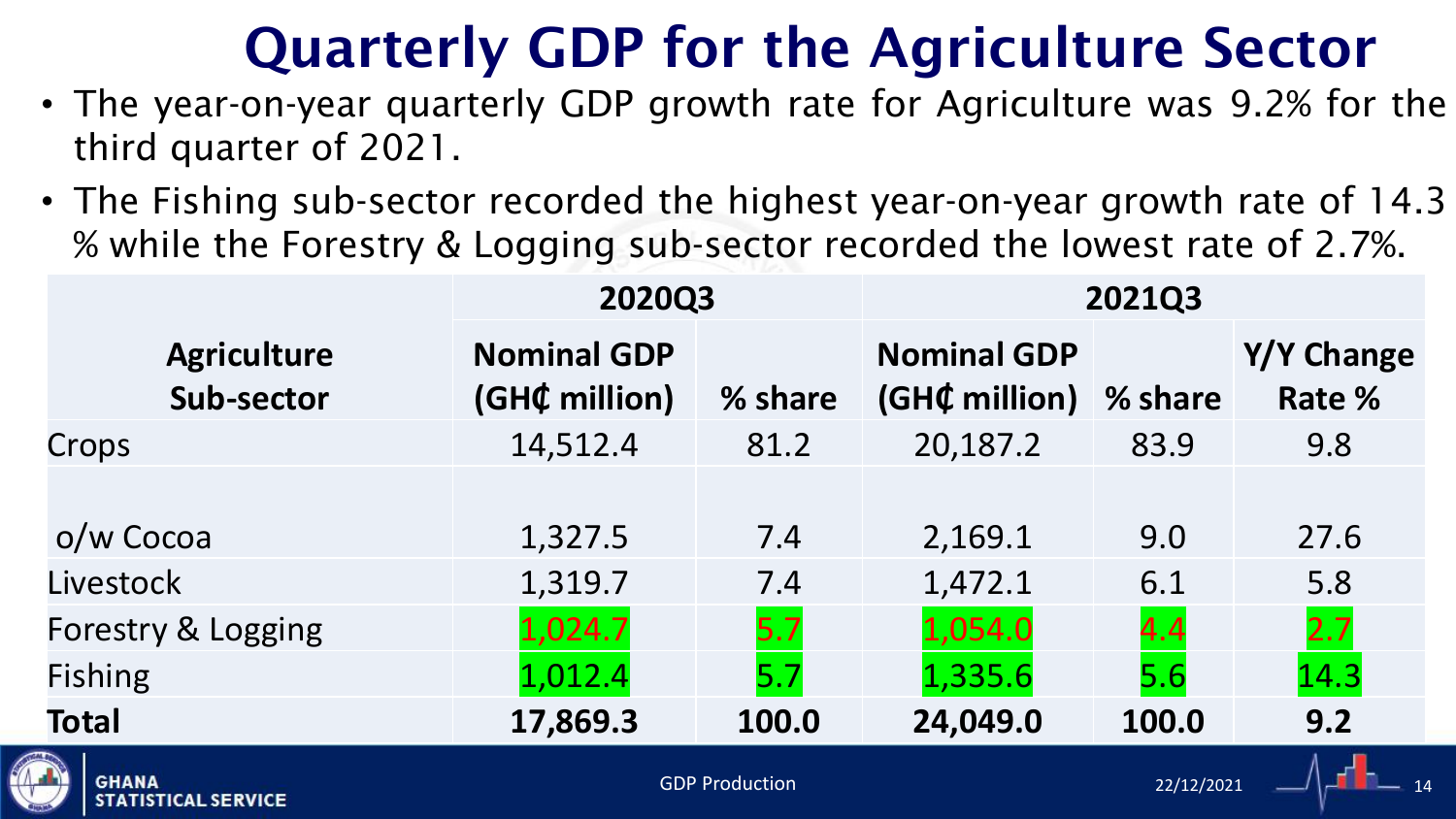# Quarterly GDP for the Industry Sector

- The year-on-year quarterly GDP growth rate for the Industry sector was -2.0% for 2021Q3.
- The Manufacturing sub-sector recorded the highest year-on-year quarterly GDP growth rate of 7.5% for 2021Q3, while the Mining and Quarrying sub-sector recorded the lowest, with a contraction (-11.2%).

|                                            | 2020Q3             |         | 2021Q3                |            |            |
|--------------------------------------------|--------------------|---------|-----------------------|------------|------------|
|                                            | <b>Nominal GDP</b> |         | <b>Nominal GDP</b>    |            | Y/Y Change |
| Industry sub-sector                        | (GH¢ million)      | % share | (GH¢ million)         | % share    | Rate (%)   |
| <b>Mining and Quarrying</b>                | 12,333.8           | 41.3    | 11,524.1              | 36.3       | $-11.2$    |
| o/w Oil and Gas                            | 3,058.6            | 10.2    | 4,483.6               | 14.1       | $-13.8$    |
| Manufacturing                              | 9,934.2            | 33.2    | 12,047.4              | 38.0       | 7.5        |
| Electricity                                | 1,263.3            | 4.2     | 1,626.5               | 5.1        | 5.1        |
| Water & Sewerage                           | 603.5              | 2.0     | 211.4                 | 0.7        | 6.7        |
| Construction                               | 5,762.7            | 19.3    | 6,323.3               | 19.9       | 1.7        |
| <b>Total</b>                               | 29,897.6           | 100.0   | 31,732.7              | 100.0      | $-2.0$     |
| <b>GHANA</b><br><b>CTATICTICAL CEBULAR</b> |                    |         | <b>GDP Production</b> | 22/12/2021 |            |

**STATISTICAL SERVICE**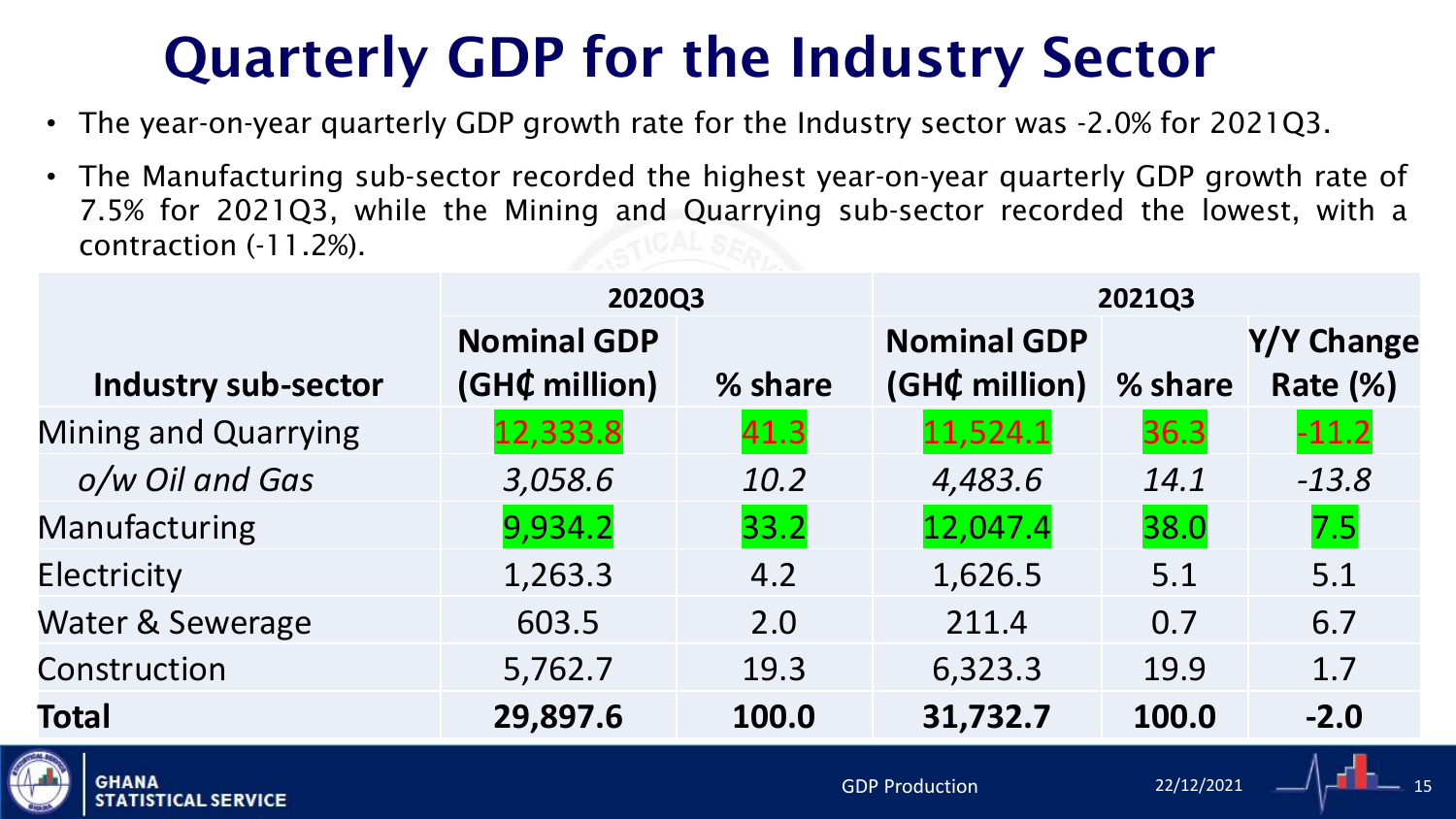### Quarterly GDP for the Services Sector

- For the third quarter of 2021, the Services sector recorded a year-on-year quarterly GDP growth rate of 13.4%.
- The Education sub-sector recorded the highest year-on-year quarterly GDP growth rate of 24.2% while the Financial and Insurance activities sub-sector recorded the lowest growth of 5.4%.

|                                                    | 2020Q3                              |         |                                     | 2021Q3     |                     |
|----------------------------------------------------|-------------------------------------|---------|-------------------------------------|------------|---------------------|
| Service sub-sector                                 | <b>Nominal GDP</b><br>(GH¢ million) | % share | <b>Nominal GDP</b><br>(GH¢ million) | % share    | Y/Y Change Rate (%) |
| Trade, Repair of Vehicles, Household Goods         | 8,543.7                             | 23.1    | 10,009.0                            | 22.3       | 9.7                 |
| <b>Hotels and Restaurants</b>                      | 1,471.2                             | 4.0     | 1,601.5                             | 3.6        | 16.4                |
| Transport & Storage                                | 6,831.1                             | 18.4    | 7,600.2                             | 16.9       | 7.9                 |
| <b>Information &amp; Communication</b>             | 3,595.4                             | 9.7     | 4,284.9                             | 9.5        | 17.0                |
| <b>Financial &amp; Insurance Activities</b>        | 3,170.4                             | 8.6     | 3,433.1                             | 7.6        | 5.4                 |
| <b>Real Estate</b>                                 | 3,076.3                             | 8.3     | 3,439.6                             | 7.7        | 11.5                |
| Professional, Admin.& Support Services             | 952.2                               | 2.6     | 1,449.6                             | 3.2        | 16.7                |
| <b>Public Administration, Defense &amp; Social</b> |                                     |         |                                     |            |                     |
| Security                                           | 3,213.6                             | 8.7     | 3,971.3                             | 8.8        | 16.3                |
| Education                                          | 3,441.5                             | 9.3     | 5,709.7                             | 12.7       | 24.2                |
| <b>Health &amp; Social Work</b>                    | 1,903.2                             | 5.1     | 2,521.7                             | 5.6        | 20.5                |
| <b>Other Personal Service Activities</b>           | 858.8                               | 2.3     | 902.8                               | 2.0        | 6.2                 |
| Total                                              | 37,057.3                            | 100.0   | 44,923.5                            | 100.0      | 13.4                |
| <b>GHANA</b>                                       |                                     |         |                                     | 22/12/2021 |                     |

GDP Production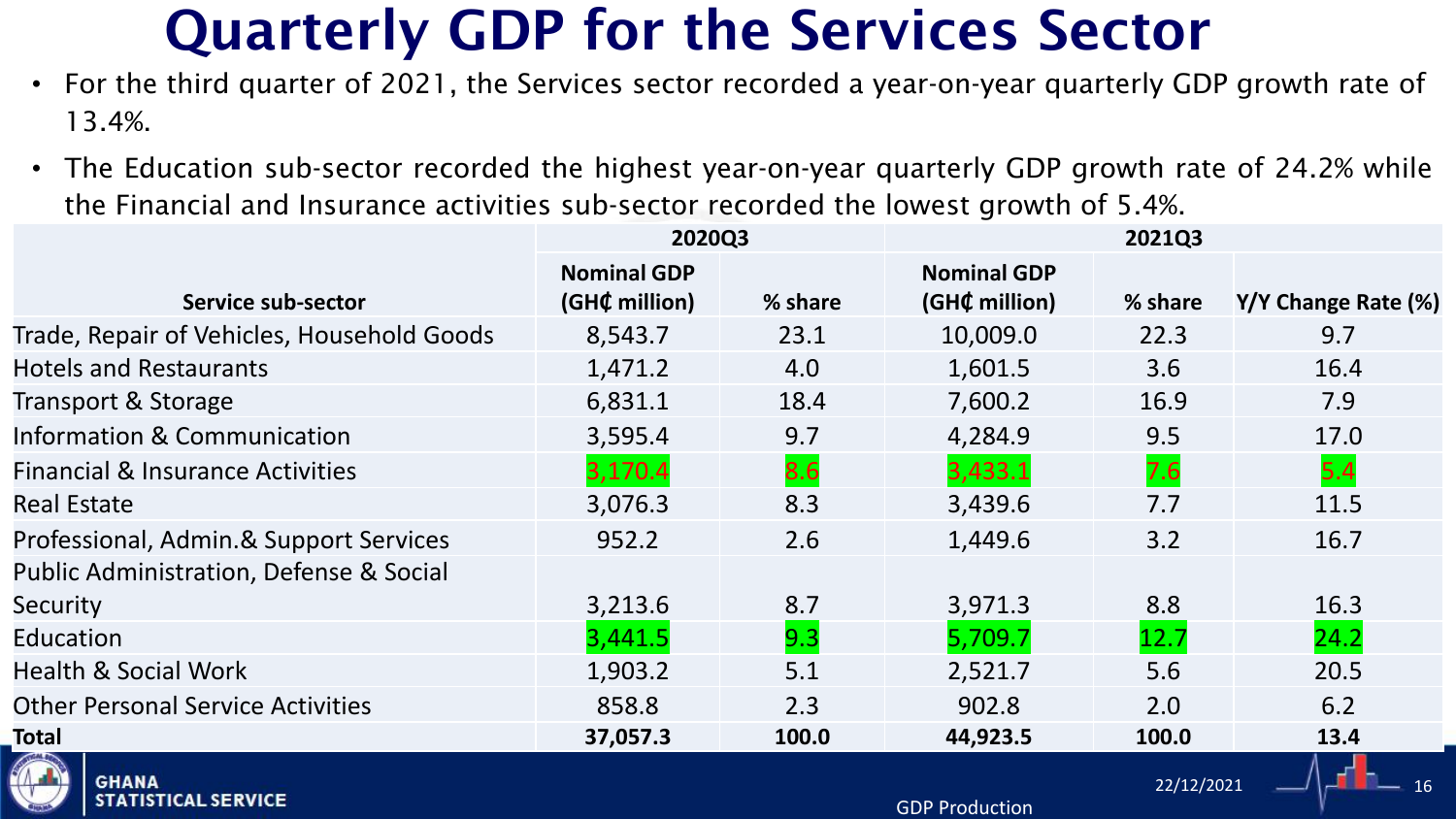# **Highlights**

- 1. The Q3 2021 GDP at current prices was estimated at GHC GH¢110,111.0 million. The corresponding value recorded for Q3 2020 was GHGH¢91,563.4 million.
- 2. Q3 2021 GDP growth rate (6.6%) closes in on pre COVID-19 expansion of the economy.
- 3. In constant terms, the Q3 2021 GDP was estimated at GHC GH¢43,093.5 million. For Q3 2020, the estimate value was GH₵ **40,440.3** million.
- 4. The year-on-year quarterly GDP (Oil) growth rate for Q3 2021 was **6.6**% compared to the **-3.2**% recorded for Q3 2020.
- 5. The year-on-year quarterly GDP (Non-Oil) growth rate for Q3 2021 was **8.6**% compared to the **-3.0**% recorded for Q3 2020.
- 6. The Agriculture (9.2%) and Services (13.4%) sectors expanded with the industry sector contracting  $(-2.0\%)$ .
- 7. The quarter-on-quarter GDP growth rate (seasonally adjusted) for Q3 2021 was 1.6%. The rate recorded for the  $2^{nd}$  quarter of 2021 was also 1.2%.





22/12/2021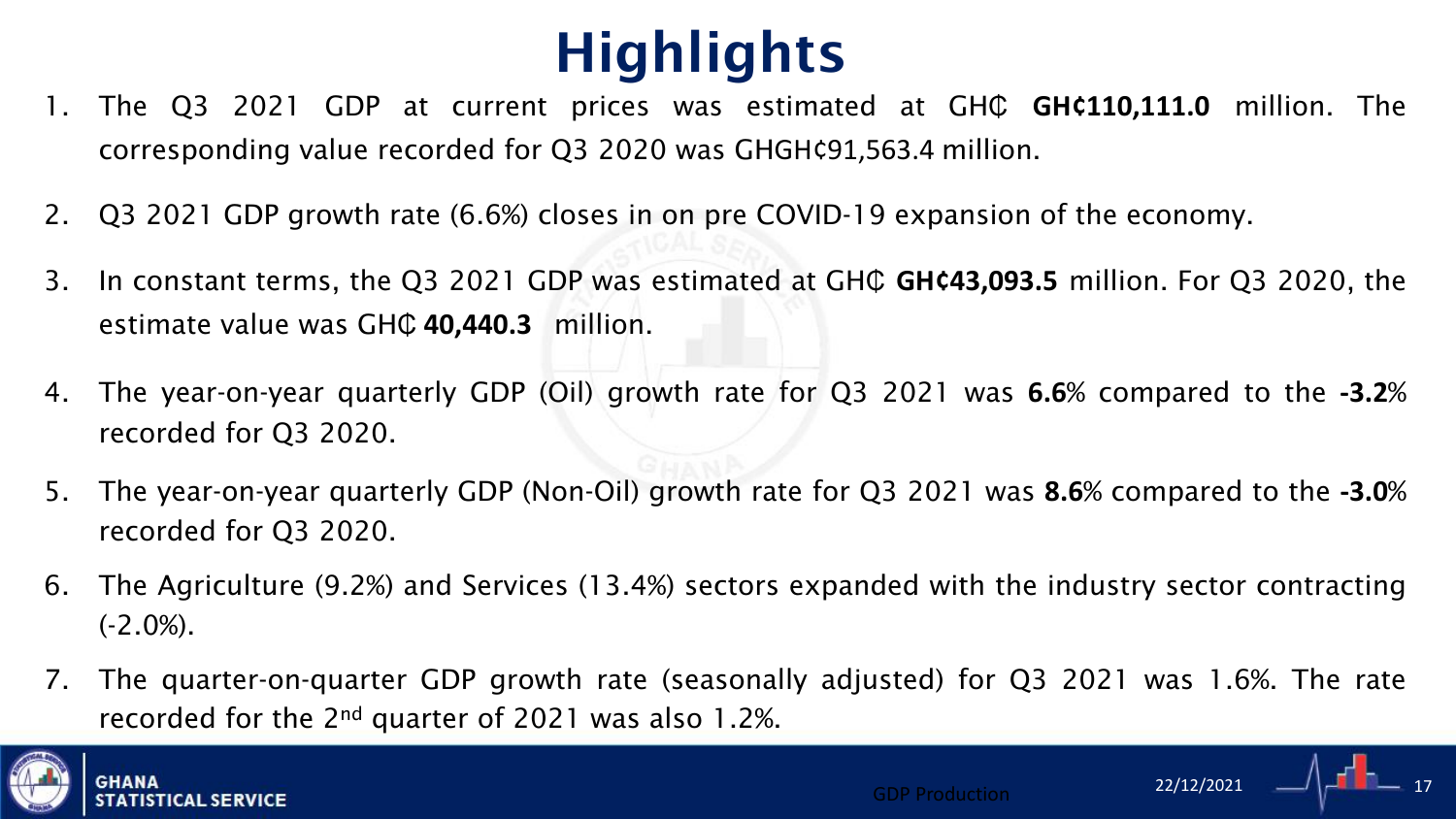# Thank You

#### FOR ENQUIREIS CONTACT

Francis bright Mensah head national accounts francis.mensah@statsghana.gov.gh



### **GHANA STATISTICAL SERVICE**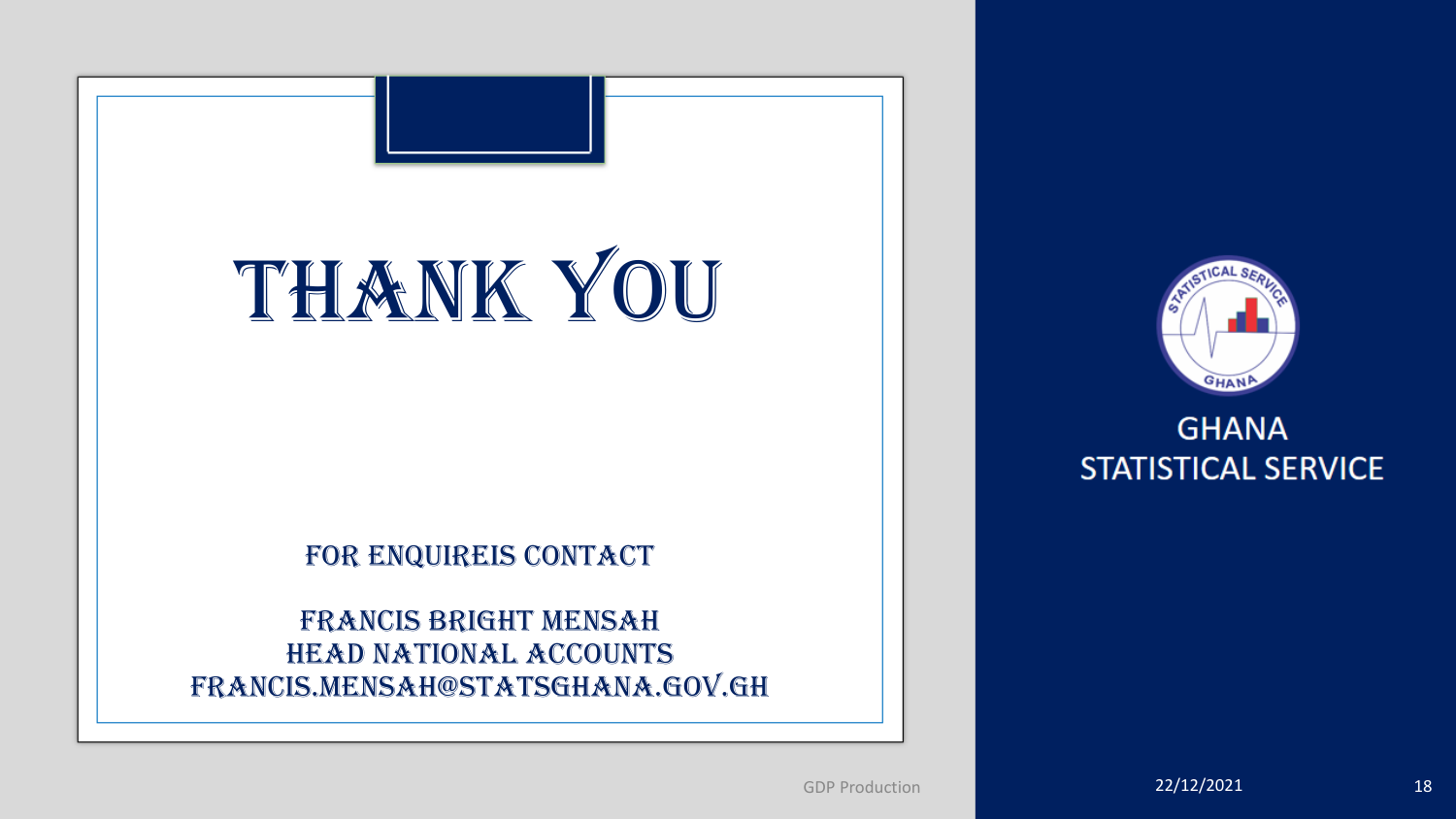### Contribution (percentage points)to overall GDP growth for your information